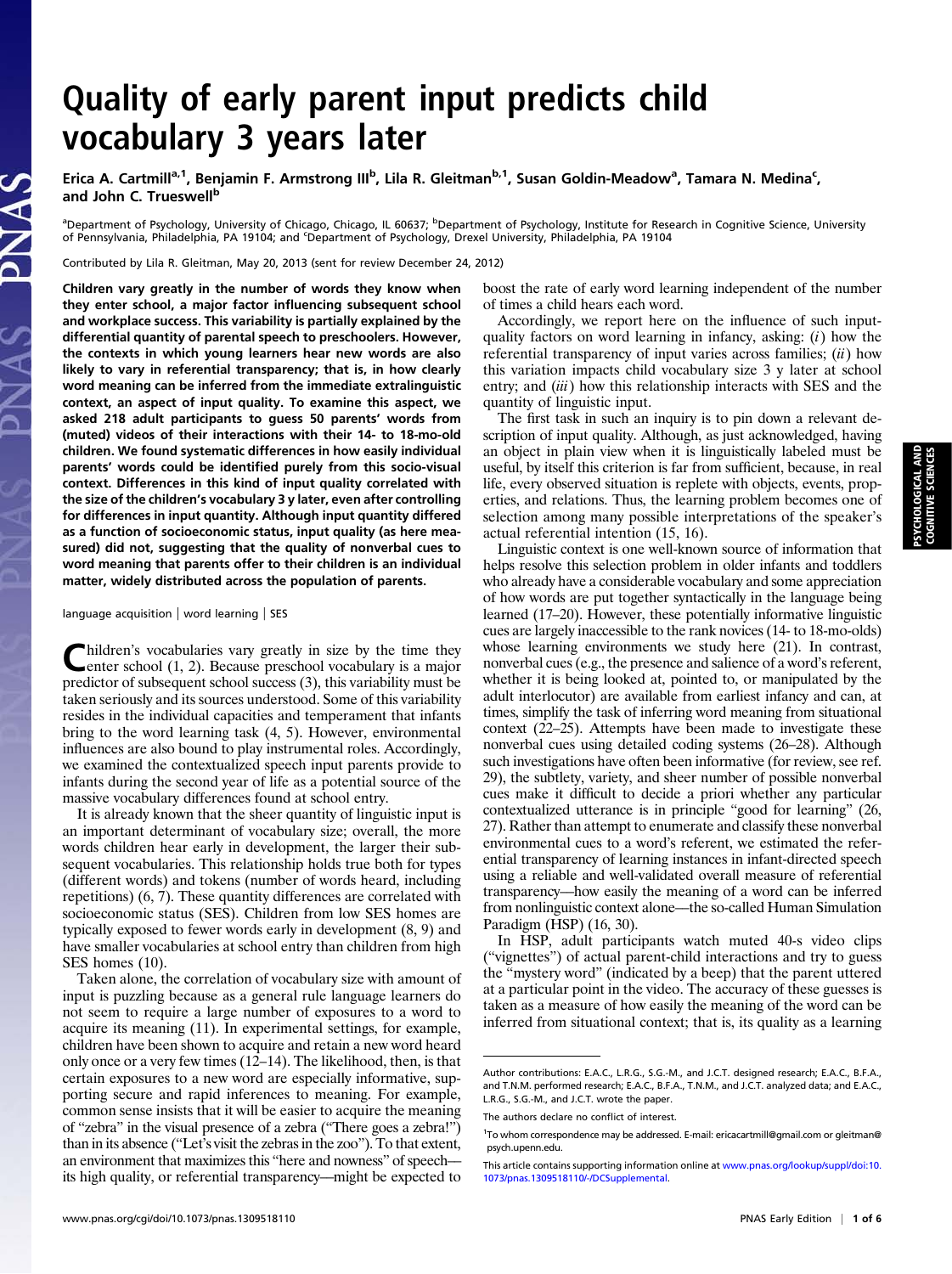opportunity. Note that this measure of input quality is independent of the number of words a parent produces and thus is not confounded with input quantity. Prior studies show close agreement in adult and child responses in HSP, suggesting that they are sensitive to the same contextual properties (31, 32).

## Evaluating Word-Learning Quality and Its Outcomes

Here we used HSP to test the following general prediction: Families who provide a greater proportion of high-quality word-learning opportunities early in childhood produce better vocabulary outcomes in their children. This prediction was tested in four steps: input sampling, quality assessment, quantity assessment, and language-attainment assessment.

Input Sampling. Fifty parent-child dyads from a stratified SES sample in the Chicago area were video recorded in their homes in whatever situations arose during two 90-min observation sessions at 14 and 18 mo of age (2, 33, 34). For each family, we randomly extracted 10 40-s vignettes, each showing the parent saying a dif-ferent concrete noun (e.g., dog, ball) ([SI Text](http://www.pnas.org/lookup/suppl/doi:10.1073/pnas.1309518110/-/DCSupplemental/pnas.201309518SI.pdf?targetid=nameddest=STXT)) directed to the child.

Quality Assessment. Potential quality of each vignette was assessed via HSP: that is, showing the muted vignettes to adults  $(n = 218)$ who tried to guess the target word (indicated by a beep) that the parent uttered. Average accuracy was taken as the measure of the quality of that parent's input; a good learning opportunity occurs when the word's meaning can be readily inferred from its situational environment.

Quantity Assessment. We calculated each parent's average number (in tokens) of spoken words per minute during the two observation sessions at 14–18 mo.

Language-Attainment Assessment. A standardized vocabulary assessment [Peabody Picture Vocabulary Test (PPVT) (35)] was administered to the children at 54 mo. Scores served as the outcome measure at school entry, allowing us to ask how individual differences in quality and quantity of parent input early in development (14–18 mo) correlate with children's comprehension vocabulary 3 y later.

## Results and Discussion

We found that the quality of socio-visual input to word meaning varied widely across the 50 parents, with parent HSP accuracy scores ranging from 5–38% (mean  $22\% \pm 8\%$ ). Thus, some parents' speech to their offspring rarely contained highly informative contextual cues to meaning, whereas others' did so relatively often. Strikingly, this parent-input quality difference at child age 14–18 mo significantly correlated with the children's vocabularies at 54 mo (linear regression,  $r^2 = 0.12$ ,  $P = 0.014$ ) (Fig. 1A). [In all cases of linear regressions reported in this article, corresponding regressions were also computed removing any family identified as an "outlier" (operationalized as having a Cook's distance score greater than 0.15). Unless otherwise noted, these analyses yielded the same patterns of statistical significance.]

Quantity of speech input also varied widely across the 50 parents, with the number of words per minute produced during the 90-min videotaping sessions at ages 14 and 18 mo ranging from 6.3 to 97.0 words per minute (mean  $37.8 \pm 20.0$ ). Furthermore, replicating previous work (6), this measure of quantity correlated with children's vocabularies at 54 mo (linear regression,  $r^2 = 0.13$ ,  $P = 0.011$ ).

The positive relationship between quality of input and later child vocabulary held even after statistically controlling for effects of quantity on this outcome measure  $[r^2 = 0.22, t(\text{quality}) = 2.40,$  $P$ (quality) = 0.020] (Fig. 1*B*). When taken together (in a multiple regression), the measures of quality and quantity of early parent input at 14–18 mo accounted for 22% of the variance in children's





Fig. 1. Effect of quality of early input at 14–18 mo on child comprehension vocabulary at 54 mo. (A) Quality of word learning instances (average HSP accuracy per family) at 14–18 mo predicts child comprehension vocabulary (PPVT) at 54 mo. (B) This effect holds even after controlling for the quantity of early input (average parent words per minute at 14 and 18 mo). Each point represents a single family ( $n = 50$ ).

vocabularies at 54 mo, a surprisingly strong relation given that 3 y, and presumably many life changes, intervened between assessments.

We next asked how quantity and quality combine to impact linguistic growth. First, quantity of parent input did not correlate with the HSP measure of input quality (Pearson correlation,  $r = 0.11$   $P = 0.454$ . That is, parents who talked more to their children did not, as a group, provide proportionally more or less high-quality word-learning instances. Second, quality and quantity did not interact with (or moderate) each other when predicting vocabulary outcome in a multiple regression that simultaneously included the main effects of quality, quantity and the interaction term ( $P = 0.874$ ). That is, early quality and quantity accounted for different aspects of the variance found in the later vocabulary outcome measure.

However, parents who talk more are, by definition, offering their children more words, and the more words a child hears, the more likely it will be for that child to hear a particular word in a high-quality learning situation. That is, sheer parental talk-<br>ativeness increases the likelihood that a child will encounter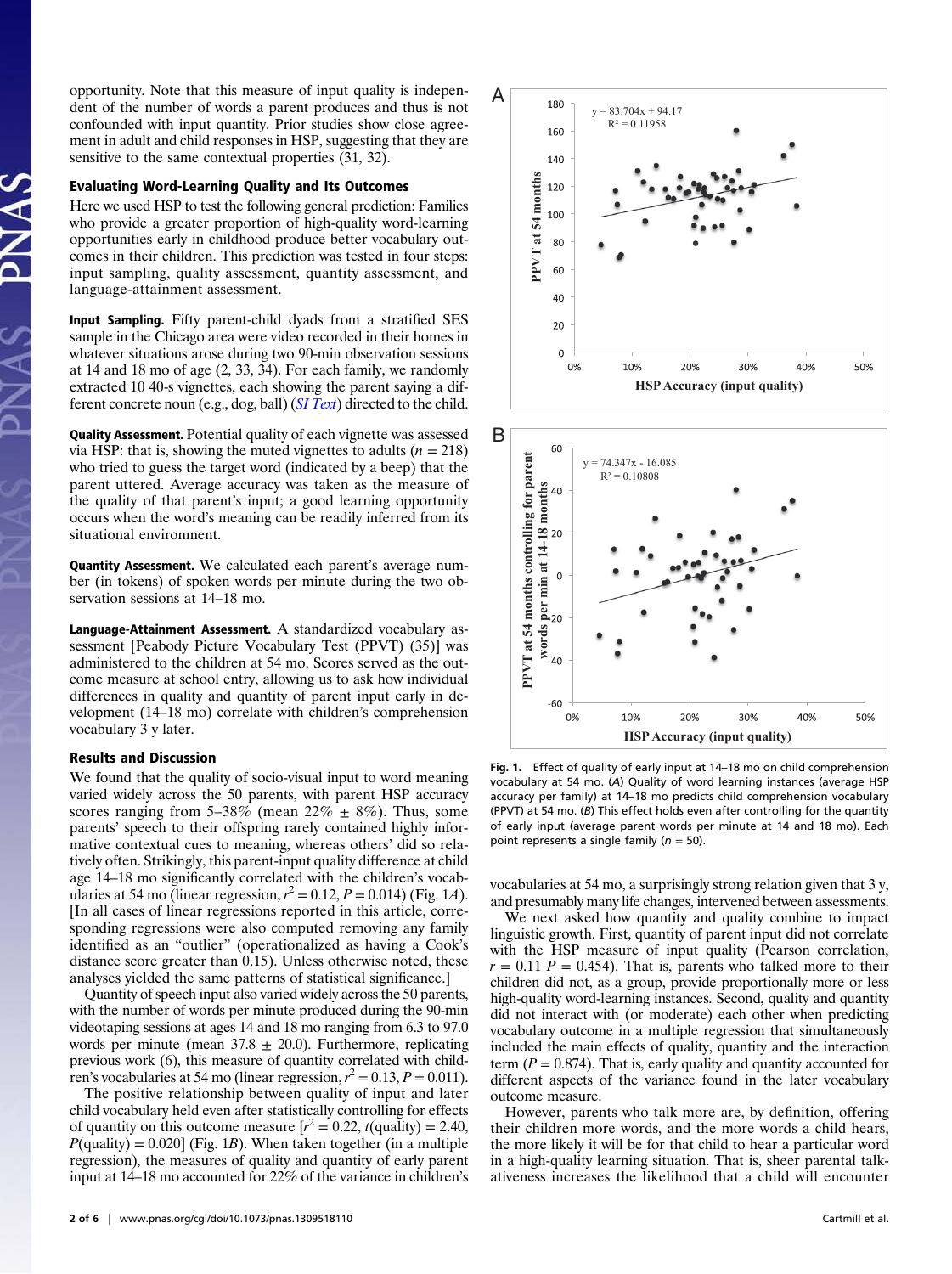high-quality learning instances for particular words during natural parent-child conversational exchanges. To illustrate this effect, we generated an estimate of the total number (as opposed to the proportion) of high-quality learning instances a child receives by multiplying the HSP measure of input quality for each parent by that parent's input quantity measure. This number significantly correlated with child vocabulary at 54 mo (simple linear regression,  $r^2 = 0.20$ ,  $P = 0.001$ ; that is, the interaction term of quality times quantity reliably predicts vocabulary outcome on its own). Numerically, this is a stronger correlation than the correlation between quantity and child vocabulary at 54 mo (0.20 vs. 0.13), suggesting that the number of quality word-learning instances may matter more than the total number of words heard; however, these two correlation coefficients were not significantly different from each other in a comparison test of overlapping coefficients ( $z = -1.26$ ,  $P = 0.21$ ), which takes into account the fact that these two predictors are also highly correlated with each other ( $r^2 = 0.72$ ,  $P < 0.001$ ).

Did quality and quantity of early word-learning opportunities covary with the SES of our families? Primary caregiver education (range:  $\langle 10-18+y \rangle$  and family income (range:  $\langle $7,500 \rangle$  to \$100,000+) were combined to create a single SES variable (see [SI Text](http://www.pnas.org/lookup/suppl/doi:10.1073/pnas.1309518110/-/DCSupplemental/pnas.201309518SI.pdf?targetid=nameddest=STXT) for details). Replicating previous work (10), we found that SES correlated with the quantity of parent input ( $r^2 = 0.15$ ,  $P = 0.006$ ) (Fig. 2A). However, we found that SES did not correlate with our proportional (HSP) measure of quality ( $r^2 = 0.005$ ,  $P = 0.625$ ) (Fig. 2B). When both quality of parent input and family SES were considered as predictors of child vocabulary (in a multiple regression), the model accounted for 35% of the variance in vocabulary at 54 mo, and both quality and SES remained significant predictors  $[r^2 = 0.35, t(quality) = 2.64, P(quality) = 0.011]$ . Thus, parent SES and our measure of quality are not related to each other, and account for different aspects of the variance found in child vocabulary size at 54 mo.

Input to Naïve Learners. The advantage of studying input to word learning using videos of natural parent-child interactions is that it captures the real variability and complexity of the environments in which word learning naturally occurs. The drawback is that HSP participants have the opportunity to observe the child's reaction following the parent's utterance. If the child already knows the word the parent is saying and reacts accordingly, our HSP participants might be using that reaction to guess the mystery word rather than, or in addition to, using the utterance's concordance with objects and actions in view. For example, in a video where the target word was "nose," a parent might say: "Show me your nose." Vignettes in which the child already knows the word and points to her nose will be easier to guess correctly than videos in which the child does not know the word. Although we made extensive efforts to exclude such interactions from our vignette sample, it is still possible that child's prior knowledge of target words, rather than the informativity of parental use in context, could be driving HSP accuracy scores. If so, then the relationship between parent input quality and later child vocabulary could be nothing more than child vocabulary at 14–18 mo predicting later child vocabulary.

To address this problem, we assessed, on a child-by-child basis, whether there was evidence that the child was already producing any of the randomly sampled test words, using both observation of production (had the child ever spontaneously uttered this word during the 90-min video observation sessions) and a well-validated parental report measure of productive vocabulary [the MacArthur-Bates Communicative Development Inventory (CDI) (36)]. Discarding all vignettes for which there was evidence of prior production reduced both the number of vignettes per family (mean =  $6.62 \pm 1.78$ , range 3–10) and the number of families in the dataset  $(n = 42)$ , but resulted in a set of vignettes  $(n = 295)$  that we could be



PSYCHOLOGICAL AND COGNITIVE SCIENCES

PSYCHOLOGICAL AND<br>COGNITIVE SCIENCES

Fig. 2. Effect of SES on quantity and quality of parent input at 14–18 mo. (A) SES of family predicts average words per minute uttered by the child's parent during two 90-min recording sessions at 14 and 18 mo. (B) SES of family does not predict quality of parent input at 14 and 18 mo (accuracy measure calculated from HSP). Each point represents a single family ( $n = 50$ ).

reasonably certain contained target words not yet in the child's vocabulary.

All analyses were then rerun on this reduced dataset of words not yet known by the child. If our reported correlation between quality and vocabulary outcome were actually a product of known words, we would expect this finding to be eliminated in this subset of unknown words. If, instead, the correlation reflects our ability to capture the quality of potential word-learning instances, the unknown subset should show a correlation similar to the correlation seen in the larger dataset. In all cases, the significant effect of parent input quality remained for unknown words. Specifically, average HSP accuracy for unknown words varied across the 42 parents and resembled the range of scores in the whole dataset (1–35%, mean 19%  $\pm$  9%). The effect of parent input quality (HSP accuracy) on children's vocabularies at 54 mo remained (linear regression,  $r^2 = 0.11$ ,  $P = 0.036$ ) (Fig. 3A). Conversely, parent input quality derived from videos of known words did not correlate with children's vocabularies (linear regression,  $r^2 = 0.03$ ,  $P = 0.306$ ).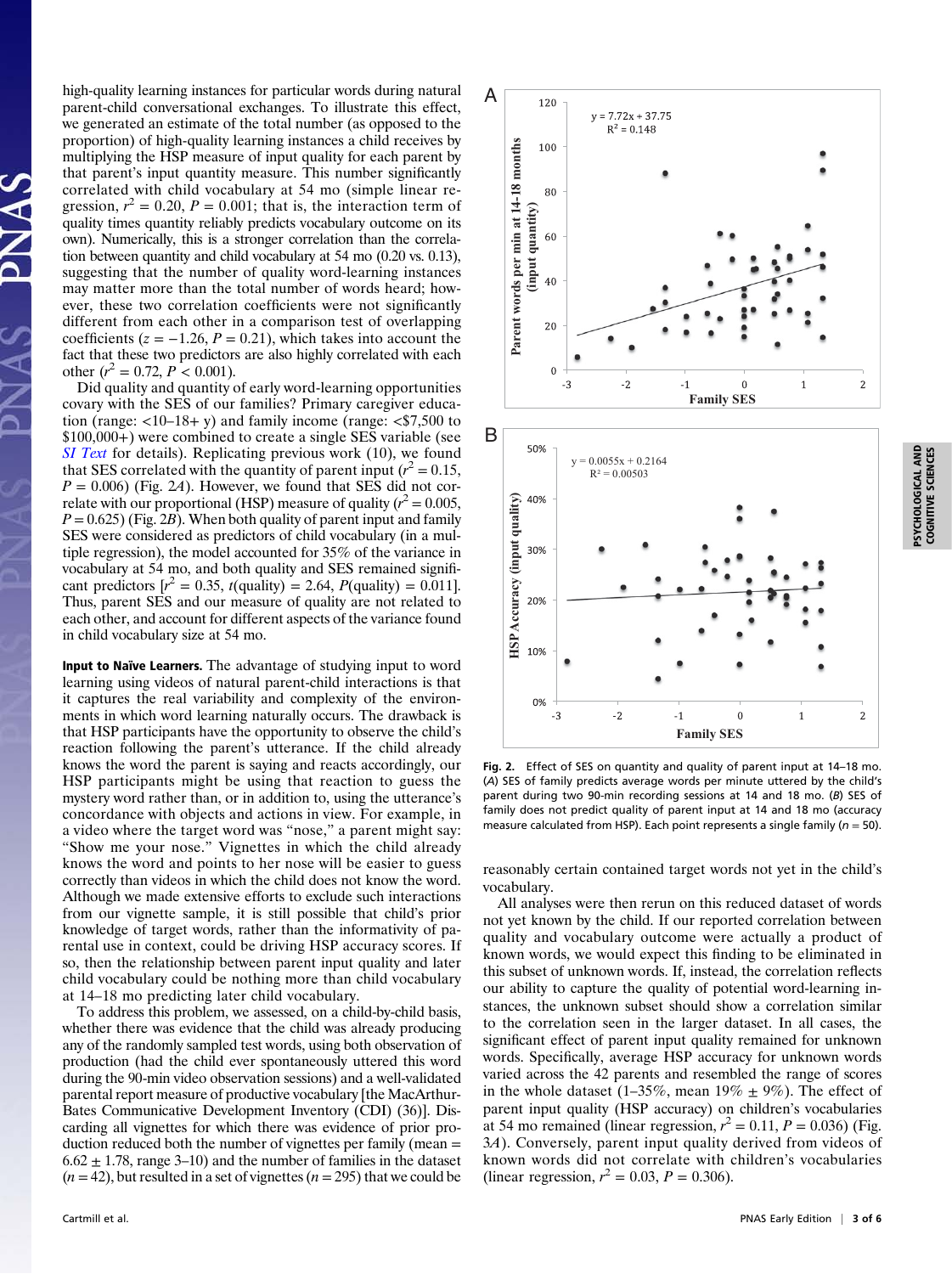

Fig. 3. Effect of quality of parent input for unknown words on child comprehension vocabulary at 54 mo. (A) Quality of unknown word learning instances (average HSP accuracy of vignettes in which child does not know the target word) at 14–18 mo predicts child comprehension vocabulary (PPVT) at 54 mo. (B) This effect holds even after controlling for the quantity of early input (average parent words per minute at 14 and 18 mo). Each point represents a single family ( $n = 42$ ).

As before, the quality of parent input to naïve learners correlated with later child vocabulary even after controlling for any effects of the quantity of parent input  $[r^2= 0.23, t$  (quality) = 2.038,  $P$ (quality) = 0.048] (Fig. 3*B*). [In a corresponding multiple regression in which four families were removed as numerical outliers, the overall correlation remained significant ( $r^2 = 0.22$ ,  $P < 0.05$ ), but the quality coefficient was now marginally significant,  $t$ (quality) = 1.93,  $P$ (quality) = 0.062.] Also as before, quality of parent input did not correlate with quantity of parent input (Pearson correlation,  $r = 0.10$   $P = 0.520$ ) or with family SES (Pearson correlation,  $r = 0.04$   $P = 0.827$ ).

Thus, the strength of the relation between quality of parent input and later child vocabulary remained when restricting the assessment corpus to those items for which the child participants were less likely to have known the meanings of the words. We also controlled for children's total productive vocabulary at 18 mo (using CDI percentile scores) and found that parent input quality

4 of 6 | <www.pnas.org/cgi/doi/10.1073/pnas.1309518110> Cartmill et al.

for unknown words continued to predict vocabulary at 54 mo, but CDI vocabulary score did not  $[r^2 = 0.14, t(\text{quality}) = 2.347,$  $P(\text{quality}) = 0.024$ , t(vocabulary 18 mo) = -0.932,  $\vec{P}(\text{vocabulary})$  $18 \text{ mo} = 0.357$ . Together, these findings demonstrate that the effect of quality of parent input on future vocabulary size cannot be explained by differences in children's vocabularies at 14 and 18 mo.

Exploring Quality. An important next step in this line of research will be to identify the behavioral variables that contribute to high-quality input: that is, to identify which properties of the natural physical environment and which behaviors of a parent/ speaker promote accurate reading of referential intent. For example, as one would certainly predict, vignettes in which the referent was visible  $(n = 178)$  at the beep were easier to guess than those in which the object was not visible ( $n = 117, 20\%$  vs. 4% HSP accuracy). Laboratory experiments point to additional, social-pragmatic cues to guessing referential intent, including parent attention to the referent and parent gesture (deictic and nondeictic) (e.g., refs. 22 and 23). Notably, we replicate these findings in our own vignettes involving words not known by the child. In particular, vignettes in which parents were attending to the target object at the beep ( $n = 63$ ) were significantly easier to guess than vignettes in which the object was present but the parent did not attend to it ( $n = 115$ ): 40% vs. 9% HSP accuracy,  $t(176) = -4.59, P < 0.001.$ 

Conclusions. Our findings provide significant and unique information about the conditions supporting vocabulary growth early in life. As quantified by a measure of interpretability in context (HSP), the coordination of word use with socio-visual aspects of parent-child interaction is a potent facilitator for the discovery of first word meanings. Grossly speaking, such an effect is selfevident. After all, how could novice word learning happen except by aligning the language sounds with their environmental contingencies? What is less expected is our first finding of great variability in individual parents' natural tendency to provide this contextual support regularly (ranging from 5 to 38% quality: that is, contextually informative, input), with increased informativity having a clear positive effect on vocabulary size by the time formal schooling begins 3 y later. Moreover, this variability in informativity is apparently an individual matter unrelated to SES, and thus seemingly uncorrelated with the more overt teaching styles and picture-book environments that are more prominent in high SES households (37). The positive effect of SES on vocabulary outcome is more likely related to the greater amount of talking by parents to their children in higher SES homes, which, in turn, increases the number of quality learning instances encountered overall.

As an important methodological note, the HSP measure of informativity has primarily been used with adult participant-judges, and these "ideal observer" findings have been assumed to be applicable to the child word-learning case as well. This assumption gains its a priori reasonableness from the finding that the kinds of words adults identify easily in the HSP paradigm are just the kinds of words infants learn early in language development (30). However, some commenters have questioned this inferential link between adult laboratory performance and child learning. The present study, which also used adult participant-judges, goes a long way toward alleviating any such provisos, putting HSP on a new and firmer explanatory footing. We have demonstrated here that adult HSP performance using videotapes of parental input to a sample of 14- to 18-mo-olds significantly predicts these children's vocabulary attainment 3 y later. In other words, the results of the adult HSP predicts word learning in the real world. Situational evidence supporting vocabulary growth seems to work in closely related ways, no matter the sophistication of the observer, and indifferently to whether they are acquiring a first or a second language (38, 39).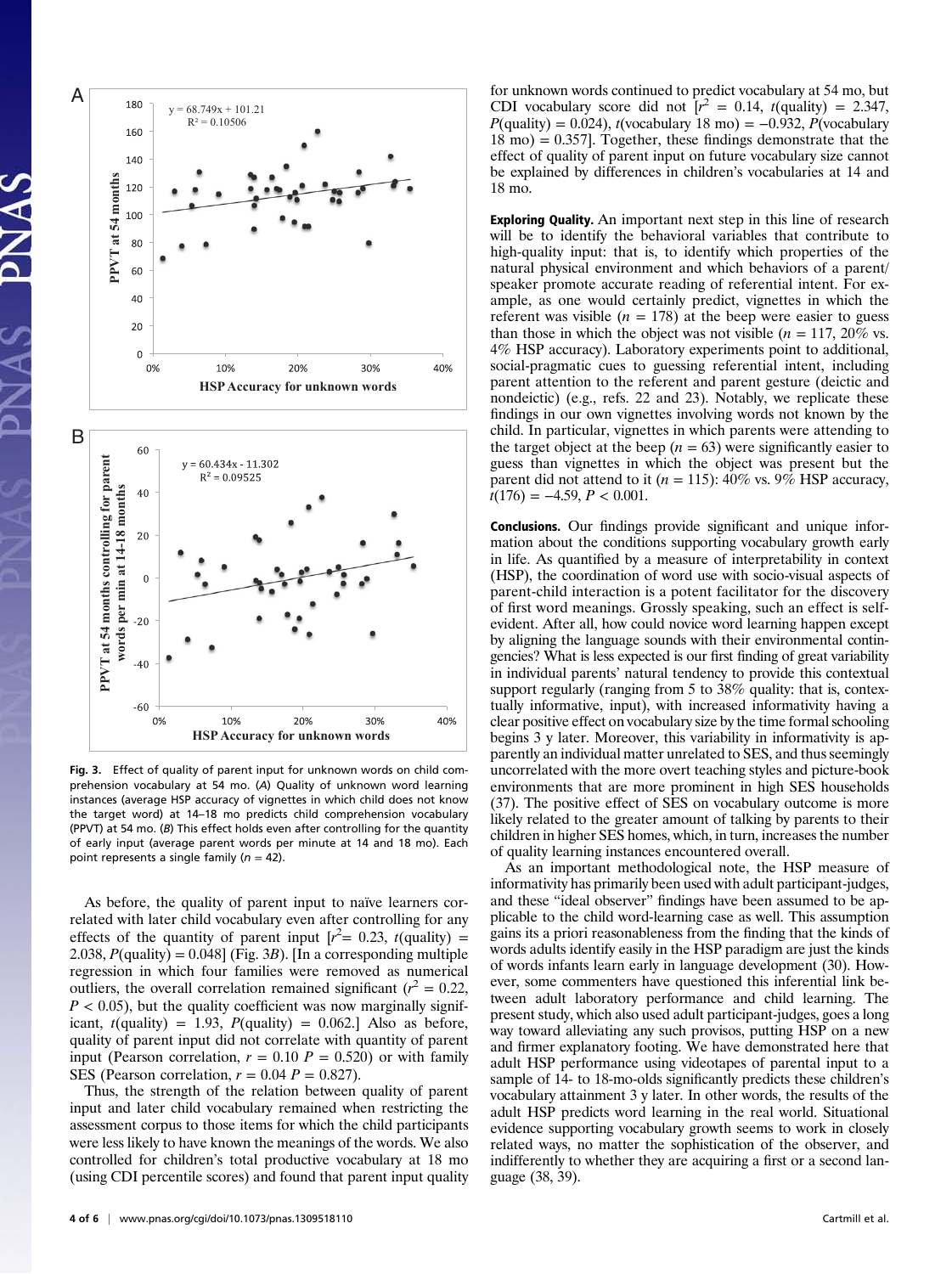We can now return to the apparent paradox described in our introductory remarks: On the one hand, child word learning appears to be amazingly rapid during a period extending from infancy at least throughout late childhood. Indeed, the sheer math of vocabulary acquisition (mean receptive vocabulary of ∼12,000 words by the sixth birthday, 23, 40) is understandable, especially if word learning typically requires only one or a very few exposures to words in context for the meaning to be acquired. Recent experimental evidence supports a model [termed "propose but verify" (31, 41)] that comports with these findings by suggesting that learners form a single conjecture about word meaning given a context. Here "context" can be either the immediate situational environment or the immediate linguistic environment for the word [the latter becomes increasingly effective as the child acquires and builds grammatical knowledge (30)]. However, this hypothetical procedure, operating summarily on very little input data, must have a systematic way of avoiding false mappings that may seem plausible in any adventitiously observed situation. The learning procedure succeeds by a species of filtering: it discards or ignores lowquality encounters that happen along the way, thus preventing them from entering into the search for meaning. However, if this fastmapping procedure is the one that best characterizes child learners, why should the sheer quantity of words children hear correlate so well with vocabulary attainment [as previously reported (6, 7) and as replicated herein]? This frequency-sensitivity finding might suggest a relatively "slow-mapping" learning procedure during which children (indiscriminately) aggregate across both more and less informative encounters with a word, eventually identifying the correct meaning probabilistically on a best-fit basis [as implemented in, for example, simple associationist models (42)]. There is, in fact, suggestive evidence for this kind of cumulative procedure, not only in the effects of frequency that we and others have reported, but also in the generalizations children make on the basis of frequent contexts [e.g., young children often insist that cousins are necessarily children and that uncles are adults (43)].

The present results offer a way to reconcile these positions. As we have documented herein, vocabulary attainment is significantly correlated with quality input, where "quality" is defined as referential transparency (operationalized as HSP score), an effect that is independent of "quantity" (and independent of SES as well). This result comports with the propose-but-verify fast-mapping procedure that makes conjectures only in the presence of highquality information. However, arguably this procedure could lead to a frequency effect on vocabulary attainment all of the same, simply because frequency probabilistically increases opportunities for encountering highly informative learning instances: the only kind of instance that, when coupled with later confirmatory instances, pushes the child's vocabulary forward.

Summarizing, the present study is consistent with the position that words are learned via a relatively sudden, determinative, and insightful procedure, rather than by brute-force statistical machinery that is accumulating and cross-tabulating all observed instances and utterances across extended periods of time. Still, this fast-mapping machinery, just like statistical-learning machinery, entails an advantage for the more talkative over the more taciturn learning environments within a family and, derivatively, a correlation between SES and vocabulary attainment during the preschool years (because high SES families, as a group, provide higher quantity of input speech). However, the deeper point is that the environment that provides quality input supports efficient learning and that variations in quality, as we have defined and documented it, are observed across the SES spectrum.

In conclusion, the present findings dovetail nicely with laboratory studies of early language learning at the phonetic and word level, showing that an infant's ability to pick up on information in the social context is strongly linked to learning a novel natural language (22–25). The present study shows that this social information––quality encounters in which interpretation is trans-

parent to socio-visual inspection––is delivered to varying degrees by parents in natural settings, and that its presence predicts later language skills.

## Materials and Methods

Parent-Child Pairs. Fifty parent-child pairs were included in the analyses. All parents gave written informed consent to participate in the longitudinal study and for their videos to be used in additional research. Children were typically developing (27 males, 23 females). The pairs were from a larger sample of 63 families participating in a longitudinal study of language de-velopment (33, 34); see [SI Text](http://www.pnas.org/lookup/suppl/doi:10.1073/pnas.1309518110/-/DCSupplemental/pnas.201309518SI.pdf?targetid=nameddest=STXT) for details. Families were chosen to be representative of the ethnicity and income ranges of the greater Chicago area. All children were raised monolingual English speakers. Families were visited in their homes every 4 mo from child age 14 to 58 mo, and were video recorded for 90 min at each visit. During visits, families engaged in their normal daily activities, ranging from book reading and puzzle play to meals and bathing. Selection of families for present analyses ( $n = 50$ ) was based on the following exclusion criteria ([SI Text](http://www.pnas.org/lookup/suppl/doi:10.1073/pnas.1309518110/-/DCSupplemental/pnas.201309518SI.pdf?targetid=nameddest=STXT)): parents did not permit videos to be used in future research ( $n = 6$ ); the parent was not a native-English speaker  $(n = 1)$ ; the child did not take the PPVT test at 54 mo  $(n = 6)$ .

The following measures were taken of each family  $(SI Text):$  $(SI Text):$  $(SI Text):$  (i) SES as determined by a principle component analysis (33) combining the education level of the primary caregiver (range:  $10-18$  y; mean =  $15.96$ ,  $SD = 2.16$ ) and family annual income (range: under  $$7,500$  to over  $$100,000$ ; mean = \$64,000, SD = \$30,000); (ii) Quantity of parent's linguistic input was the average number of words per minute in child-directed speech produced by the parent at the 14- and 18-mo visits; (iii) Child vocabulary outcome was measured using the PPVT at 54 mo (35). We used the PPVT scores from 54 mo because they reflect child vocabulary just before school entry.

Vignette Selection for HSP. A total of 560 40-s muted videos (vignettes) served as target stimuli in the HSP study below. These vignettes came exclusively from the 14- and 18-mo-old visits. Each vignette was an example of a parent uttering one of the 40 most common concrete nouns in the transcript sample, uttered usually within a sentence context (e.g., Can you give me the book?). Vignettes were aligned so that ∼30 s into the video, the parent uttered the target word (at which point a beep was inserted). If the parent uttered the target word more than once during the 40-s vignette, each instance of the target word was replaced by a beep. We considered this local repetition of target words to be a feature of the quality of the context and thus allowed it to vary naturally. Previous studies found this duration to be sufficient to understand the gist at the moment the target word was uttered (31). The [SI Text](http://www.pnas.org/lookup/suppl/doi:10.1073/pnas.1309518110/-/DCSupplemental/pnas.201309518SI.pdf?targetid=nameddest=STXT) describes in detail our vignette selection criteria, but in brief, 10 vignettes were selected from each of 56 participating families. (This sample included the six families later excluded for lack of a PPVT test score at 54 mo.) Five filler videos were also selected from each family: that is, 280 fillers. Filler words consisted of verbs, adjectives, quantifiers, or nouns that were not easily visualized, so as to prevent participants from only guessing concrete nouns.

HSP Experimental Design. Because no single HSP participant could reasonably view and respond to all 840 40-s vignettes (9.33 h of video in total), vignettes were split into 15 experimental lists such that each list had no more than one vignette from each family and had no more than four examples of the same word.

HSP Participants. Participants ( $n = 218$ ) were randomly assigned one of the 15 lists consisting of 56 vignettes (including both target and filler words). Participants were undergraduate students (145 female, 73 male) enrolled at the University of Pennsylvania ( $n = 159$ ) or La Salle University ( $n = 59$ ) in Philadelphia. All were native English speakers, coming from relatively diverse SES backgrounds (see [SI Text](http://www.pnas.org/lookup/suppl/doi:10.1073/pnas.1309518110/-/DCSupplemental/pnas.201309518SI.pdf?targetid=nameddest=STXT) for details). The protocol was approved by the Institutional Review Boards at the University of Chicago, the University of Pennsylvania, and La Salle University. Participants provided informed consent and received course credit or payment for participating.

HSP Procedure. After viewing a vignette, participants guessed the "mystery" word for that vignette before viewing the next. Participants were tested individually or in groups, ranging from one to six people. Video was projected on a wall or screen and participants recorded their guesses on paper. See [SI Text](http://www.pnas.org/lookup/suppl/doi:10.1073/pnas.1309518110/-/DCSupplemental/pnas.201309518SI.pdf?targetid=nameddest=STXT) for details.

Analyses. Participant guesses were scored as correct if they were identical to the target word. Abbreviations and plurals were also counted as correct (e.g., phone or phones for telephone), but words that altered the meaning